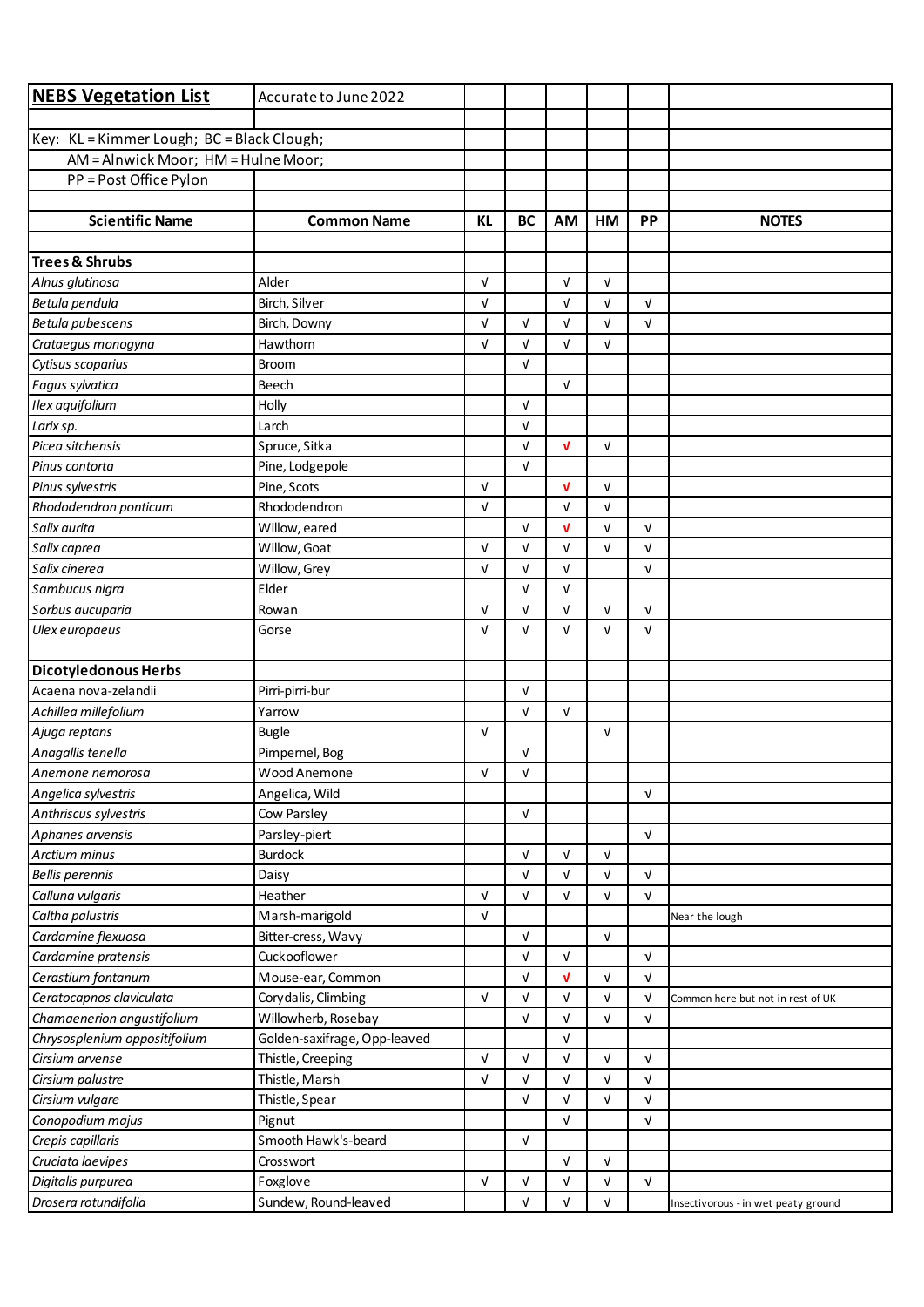| Empetrum nigrum        | Crowberry                    |            | V          | $\sqrt{ }$                |            | V          |                                   |
|------------------------|------------------------------|------------|------------|---------------------------|------------|------------|-----------------------------------|
| Epilobium brunnescens  | Willowherb, New Zealand      |            | V          |                           |            |            | On mossy rocks close to a stream  |
| Epilobium montanum     | Willowherb, Broad-leaved     |            |            | $\sqrt{ }$                |            |            |                                   |
| Epilobium palustre     | Willowherb, Marsh            | $\sqrt{ }$ | V          |                           |            | $\sqrt{ }$ |                                   |
| Erica cinerea          | Heather, Bell                | V          | V          | V                         | V          | V          |                                   |
| Erica tetralix         | Heath, Cross-leaved          | $\sqrt{ }$ | V          | $\sqrt{ }$                | $\sqrt{ }$ | V          |                                   |
| Erophila verna         | Whitlowgrass, Common         |            |            | $\sqrt{ }$                |            |            |                                   |
| Euphrasia sp.          | <b>Eyebright</b>             |            |            | V                         |            |            |                                   |
| Ficaria verna          | Celandine, Lesser            | $\sqrt{ }$ |            |                           |            |            |                                   |
| Filipendula ulmaria    | Meadowsweet                  | $\sqrt{ }$ | V          | $\sqrt{ }$                | V          | $\sqrt{ }$ |                                   |
| Fragaria vesca         | Strawberry, Wild             |            |            | $\sqrt{ }$                | $\sqrt{ }$ |            |                                   |
| Galium aparine         | Cleavers                     |            | V          | V                         | $\sqrt{ }$ |            |                                   |
| Galium palustre        | Bedstraw, Marsh              |            | V          |                           |            |            |                                   |
| Galium saxatile        | Bedstraw, Heath              | $\sqrt{ }$ | V          | $\sqrt{ }$                | $\sqrt{ }$ | V          |                                   |
| Galium uliginosum      | Bedstraw, Fen                |            | V          |                           |            | V          |                                   |
| Genista anglica        | Petty-whin                   | $\sqrt{ }$ |            |                           |            |            |                                   |
| Geranium molle         |                              |            |            |                           |            |            | Germination encouraged by burning |
|                        | Crane's-bill, Dove's-foot    |            |            |                           |            | $\sqrt{ }$ |                                   |
| Geum rivale            | Avens, Water                 |            |            | $\sqrt{ }$                |            |            |                                   |
| Geum urbanum           | Herb Bennet                  |            |            |                           | $\sqrt{ }$ |            |                                   |
| Gnaphalium uliginosum  | Cudweed, Marsh               |            |            |                           | $\sqrt{ }$ |            |                                   |
| Heracleum sphondylium  | Hogweed                      |            | V          | $\sqrt{ }$                | $\sqrt{ }$ | V          |                                   |
| Hydrocotyle vulgaris   | Pennywort, Marsh             |            | V          | V                         | V          | V          |                                   |
| Hypericum perforatum   | St John's-wort, Perforate    |            | V          |                           |            |            |                                   |
| Hypericum pulchrum     | St John's-wort, Slender      |            | V          | $\sqrt{ }$                |            |            |                                   |
| Hypochaeris radicata   | Cat's-ear                    |            | $\sqrt{ }$ | $\sqrt{ }$                |            | $\sqrt{ }$ |                                   |
| Jacobaea vulgaris      | Ragwort                      |            |            | $\sqrt{ }$                | $\sqrt{ }$ | V          |                                   |
| Linum catharticum      | Flax, Fairy                  |            | V          | $\sqrt{ }$                |            |            |                                   |
| Lonicera periclymenum  | Honeysuckle                  |            | $\sqrt{ }$ |                           |            |            |                                   |
| Lotus corniculatus     | Bird's-foot-trefoil          |            | $\sqrt{ }$ | $\sqrt{ }$                | $\sqrt{ }$ | $\sqrt{ }$ |                                   |
| Lotus pedunculatus     | Bird's-foot-trefoil, Greater |            | V          |                           |            |            |                                   |
| Lysimachia nummularia  | Creeping-Jenny               |            | V          |                           |            |            |                                   |
| Matricaria discoidea   | Pineappleweed                |            | V          |                           | $\sqrt{ }$ | V          |                                   |
| Medicago lupulina      | <b>Black Medick</b>          |            |            |                           | V          |            |                                   |
| Melampyrum pratense    | Cow-wheat, Common            |            |            | $\sqrt{ }$                | $\sqrt{ }$ |            |                                   |
| Mentha aquatica        | Mint, Water                  |            | V          | $\sqrt{ }$                |            |            |                                   |
| Menyanthes trifoliata  | Bogbean                      |            |            | $\sqrt{ }$                |            |            |                                   |
| Montia fontana         | <b>Blinks</b>                |            |            |                           | $\sqrt{ }$ |            |                                   |
| Myosotis arvensis      | Forget-me-not, Field         |            | $\sqrt{ }$ | $\sqrt{ }$                | $\sqrt{ }$ | $\sqrt{ }$ |                                   |
| Myosotis discolor      | Forget.me.not, Changing      |            | $\sqrt{ }$ |                           |            |            |                                   |
| Myosotis secunda       | Creeping Forget-me-not       |            | $\sqrt{ }$ | $\sqrt{ }$                |            |            |                                   |
| Myrica gale            | Bog Myrtle                   | $\sqrt{ }$ |            |                           |            |            | One of best sites in N'land       |
| Narthecium ossifragum  | Bog Asphodel                 |            | $\sqrt{ }$ | V                         |            |            |                                   |
| Nuphar lutea           | Water-lily, Yellow           | $\sqrt{ }$ |            |                           |            |            | One of only 4 sites in N N'land   |
| Oxalis acetosella      | Wood-sorrel                  | $\sqrt{ }$ |            | $\ensuremath{\mathsf{V}}$ | $\sqrt{ }$ | $\sqrt{ }$ |                                   |
| Pedicularis palustris  | Lousewort, Marsh             |            |            | $\sqrt{ }$                |            |            |                                   |
| Pedicularis sylvatica  | Lousewort                    |            | $\sqrt{ }$ | $\sqrt{ }$                |            | $\sqrt{ }$ |                                   |
| Petasites hybridus     | Butterbur                    | $\sqrt{ }$ |            |                           |            |            |                                   |
| Pilosella officinarum  | Hawkweed, Mouse-eared        |            | $\sqrt{ }$ | $\mathbf{v}$              |            |            |                                   |
| Pinguicula vulgaris    | Butterwort, Common           |            |            | $\sqrt{ }$                |            |            |                                   |
| Plantago lanceolata    | Plantain, Ribwort            | $\sqrt{ }$ | V          | $\sqrt{ }$                | $\sqrt{ }$ | $\sqrt{ }$ |                                   |
| Plantago major         | Plantain, Greater            |            | V          | V                         | $\sqrt{ }$ | V          |                                   |
| Polygala serpyllifolia | Milkwort, Heath              |            | V          | $\sqrt{ }$                | V          | V          |                                   |
| Potentilla anserina    | Siverweed                    |            | V          |                           | V          |            |                                   |
| Potentilla erecta      | Tormentil                    | $\sqrt{ }$ | V          | $\sqrt{ }$                | V          | V          |                                   |
| Potentilla sterilis    | Strawberry, Barren           |            | $\sqrt{ }$ |                           |            | V          |                                   |
|                        |                              |            |            |                           |            |            |                                   |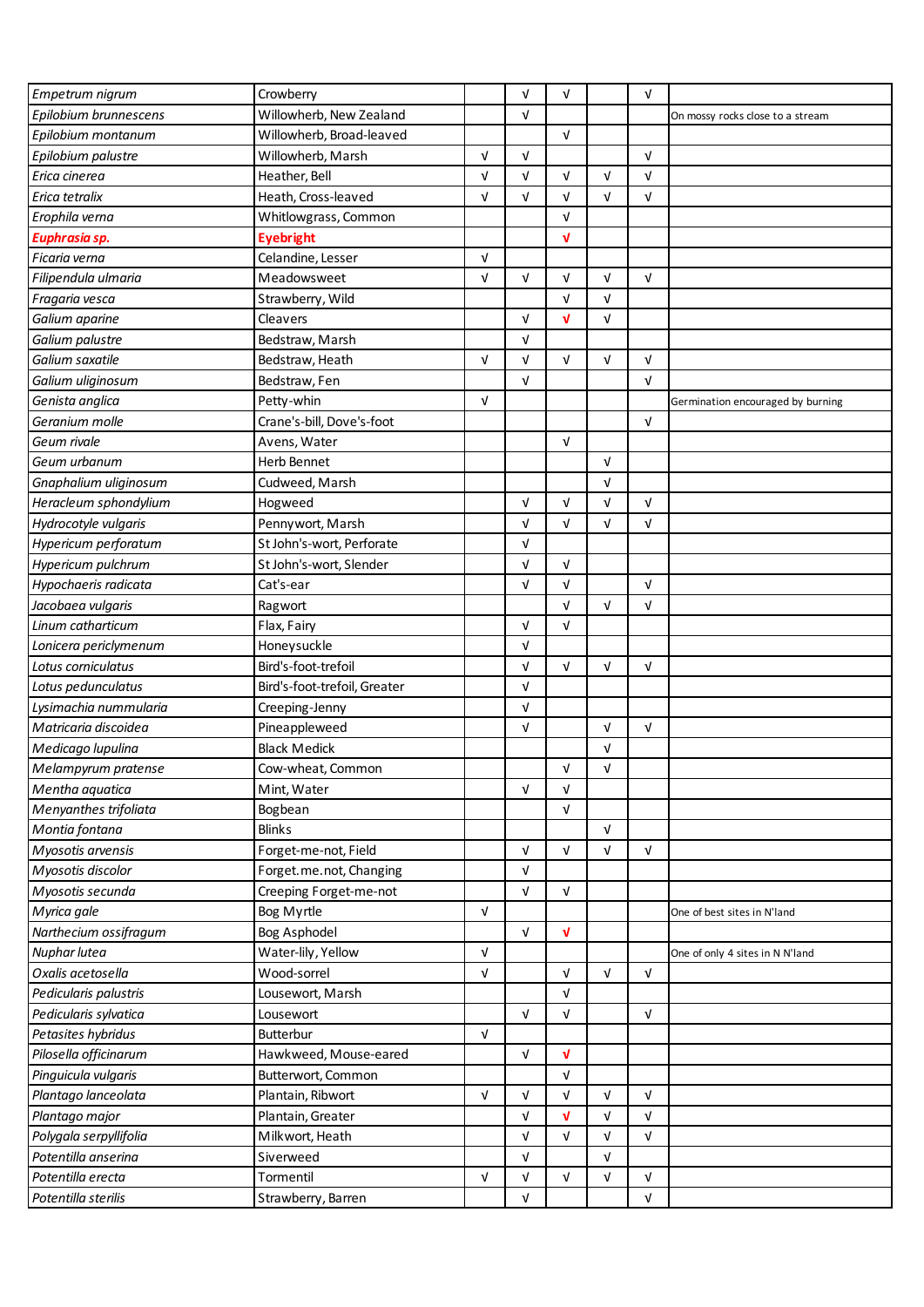| Primula vulgaris           | Primrose                 | $\sqrt{ }$ |            | $\sqrt{ }$ | V          |            |                                  |
|----------------------------|--------------------------|------------|------------|------------|------------|------------|----------------------------------|
| Prunella vulgaris          | Self-heal                |            | $\sqrt{ }$ | $\sqrt{ }$ | $\sqrt{ }$ |            |                                  |
| Ranunculus acris           | Buttercup, Meadow        |            |            | $\sqrt{ }$ | $\sqrt{ }$ | $\sqrt{ }$ |                                  |
| Ranunculus flammula        | Spearwort, Lesser        | $\sqrt{ }$ | V          |            |            | $\sqrt{ }$ | Common in wet ditches            |
| Ranunculus repens          | Buttercup, Creeping      |            | V          | V          | $\sqrt{ }$ | $\sqrt{ }$ |                                  |
| Rhinanthus minor           | Yellow-rattle            |            |            | $\sqrt{ }$ |            |            |                                  |
| Rubus fruticosus           | Bramble, Blackberry      | $\sqrt{ }$ | V          | V          | $\sqrt{ }$ | $\sqrt{ }$ |                                  |
| Rubus idaeus               | Raspberry                |            |            | $\sqrt{ }$ | $\sqrt{ }$ |            |                                  |
| Rumex acetosa              | Sorrel, Common           | $\sqrt{ }$ | V          | $\sqrt{ }$ | $\sqrt{ }$ | $\sqrt{ }$ |                                  |
| Rumex acetosella           | Sorrel, Sheep's          |            | $\sqrt{ }$ | V          | $\sqrt{ }$ | $\sqrt{ }$ | Best on hard peat & burnt ground |
| Rumex hydrolapathum        | Dock, Water              |            | $\sqrt{ }$ |            |            |            |                                  |
| Rumex obtusifolius         | Dock, Broad-leaved       | $\sqrt{ }$ | V          | $\sqrt{ }$ | $\sqrt{ }$ | $\sqrt{ }$ |                                  |
| Sagina procumbens          | Pearlwort, Procumbent    |            |            |            |            | $\sqrt{ }$ |                                  |
| <b>Sedum acre</b>          | <b>Stonecrop, biting</b> |            |            | V          |            |            |                                  |
| Silene dioica              | Campion. Red             |            | $\sqrt{ }$ |            |            |            |                                  |
| Silene flos-cuculi         | Ragged-robin             |            |            | $\sqrt{ }$ |            |            |                                  |
| Sonchus asper              | Sow-thistle, Prickly     |            | $\sqrt{ }$ | $\sqrt{ }$ |            | $\sqrt{ }$ |                                  |
| Stachys sylvatica          | Woundwort, Hedge         | $\sqrt{ }$ |            |            |            |            |                                  |
| Stellaria alsine           | Stitchwort, Bog          | $\sqrt{ }$ | V          |            |            |            |                                  |
| Stellaria graminea         | Stitchwort, Lesser       |            | V          |            | $\sqrt{ }$ |            |                                  |
| Stellaria holostea         | Stitchwort, Greater      |            |            | $\sqrt{ }$ |            |            |                                  |
| Stellaria media            | Chickweed, Common        | $\sqrt{ }$ |            | $\sqrt{ }$ |            |            |                                  |
| Succisa pratensis          | Scabious, Devil's-bit    | $\sqrt{ }$ | $\sqrt{ }$ | V          | $\sqrt{ }$ |            |                                  |
| Taraxacum agg.             | Dandelion                |            | $\sqrt{ }$ | V          | $\sqrt{ }$ | $\sqrt{ }$ |                                  |
| Teucrium scorodonia        | Sage, Wood               | $\sqrt{ }$ | V          | V          | V          | $\sqrt{ }$ |                                  |
| Trientalis europaea        | Wintergreen, Chickweed   | $\sqrt{ }$ | V          | V          | $\sqrt{ }$ | $\sqrt{ }$ | Common here, but not elsewhere   |
| Trifolium dubium           | Trefoil, Lesser          |            |            |            | $\sqrt{ }$ | $\sqrt{ }$ |                                  |
| Trifolium pratense         | Clover, Red              |            |            | $\sqrt{ }$ |            | $\sqrt{ }$ |                                  |
| Trifolium repens           | Clover, White            |            | V          | V          | $\sqrt{ }$ | $\sqrt{ }$ |                                  |
| Tussilago farfara          | Colt's-foot              |            |            | V          |            |            |                                  |
| Urtica dioica              | Nettle, Common           | $\sqrt{ }$ | $\sqrt{ }$ | $\sqrt{ }$ | $\sqrt{ }$ | $\sqrt{ }$ |                                  |
| Vaccinium myrtillus        | Bilberry                 | $\sqrt{ }$ | $\sqrt{ }$ | $\sqrt{ }$ | $\sqrt{ }$ | $\sqrt{ }$ |                                  |
| Vaccinium oxycoccos        | Cranberry                | V          | V          |            |            |            |                                  |
| Vaccinium vitis-idaea      | Cowberry                 | $\sqrt{ }$ |            |            | V          |            |                                  |
| Valeriana dioica           | Valerian, Marsh          |            |            | $\sqrt{ }$ |            | $\sqrt{ }$ |                                  |
| Valeriana officinalis      | Valerian, Common         | $\sqrt{ }$ |            |            | V          |            |                                  |
| Veronica arvensis          | Speedwell, Wall          |            |            | $\sqrt{ }$ |            | $\sqrt{ }$ |                                  |
| Veronica beccabunga        | <b>Brooklime</b>         |            | V          |            |            |            |                                  |
| Veronica chamaedrys        | Speedwell, Germander     |            |            | $\sqrt{ }$ | $\sqrt{ }$ |            |                                  |
| Veronica officinalis       | Speedwell, Heath         |            | V          | V          |            | $\sqrt{ }$ |                                  |
| Veronica serpyllifolia     | Speedwell, Thyme-leaved  |            | V          |            |            |            |                                  |
| Vicia sativa               | Vetch, Common            | $\sqrt{ }$ | $\sqrt{ }$ | $\sqrt{ }$ |            |            |                                  |
| Vicia sepium               | Vetch, Bush              |            |            |            |            | $\sqrt{ }$ |                                  |
| Viola palustris            | Violet, Marsh            |            | $\sqrt{ }$ | $\sqrt{ }$ |            |            |                                  |
| Viola riviniana            | Dog-violet, Common       | $\sqrt{ }$ | $\sqrt{ }$ |            | V          |            |                                  |
|                            |                          |            |            |            |            |            |                                  |
| Monocotyledonous forbs     |                          |            |            |            |            |            |                                  |
| Dactylorhiza fuchsii       | Orchid, Common Spotted-  | $\sqrt{ }$ | V          | $\sqrt{ }$ |            | $\sqrt{ }$ |                                  |
| Dactylorhiza maculata      | Orchid, Heath Spotted-   | $\sqrt{ }$ | $\sqrt{ }$ | $\sqrt{ }$ | V          |            |                                  |
| Dactylorhiza purpurella    | Orchid, Northern Marsh-  |            |            | $\sqrt{ }$ |            |            |                                  |
| Hyacinthoides non-scripta  | Bluebell                 |            | V          | V          | $\sqrt{ }$ |            |                                  |
| Narthecium ossifragum      | Asphodel, Bog            |            | $\sqrt{ }$ | $\sqrt{ }$ |            | $\sqrt{ }$ |                                  |
| Potamogeton natans         | Pondweed, Broad-leaved   | $\sqrt{ }$ | V          |            |            | $\sqrt{ }$ |                                  |
| Potamogeton polygonifolius | Pondweed, Bog            |            | V          | V          |            | $\sqrt{ }$ |                                  |
|                            |                          |            |            |            |            |            |                                  |
|                            |                          |            |            |            |            |            |                                  |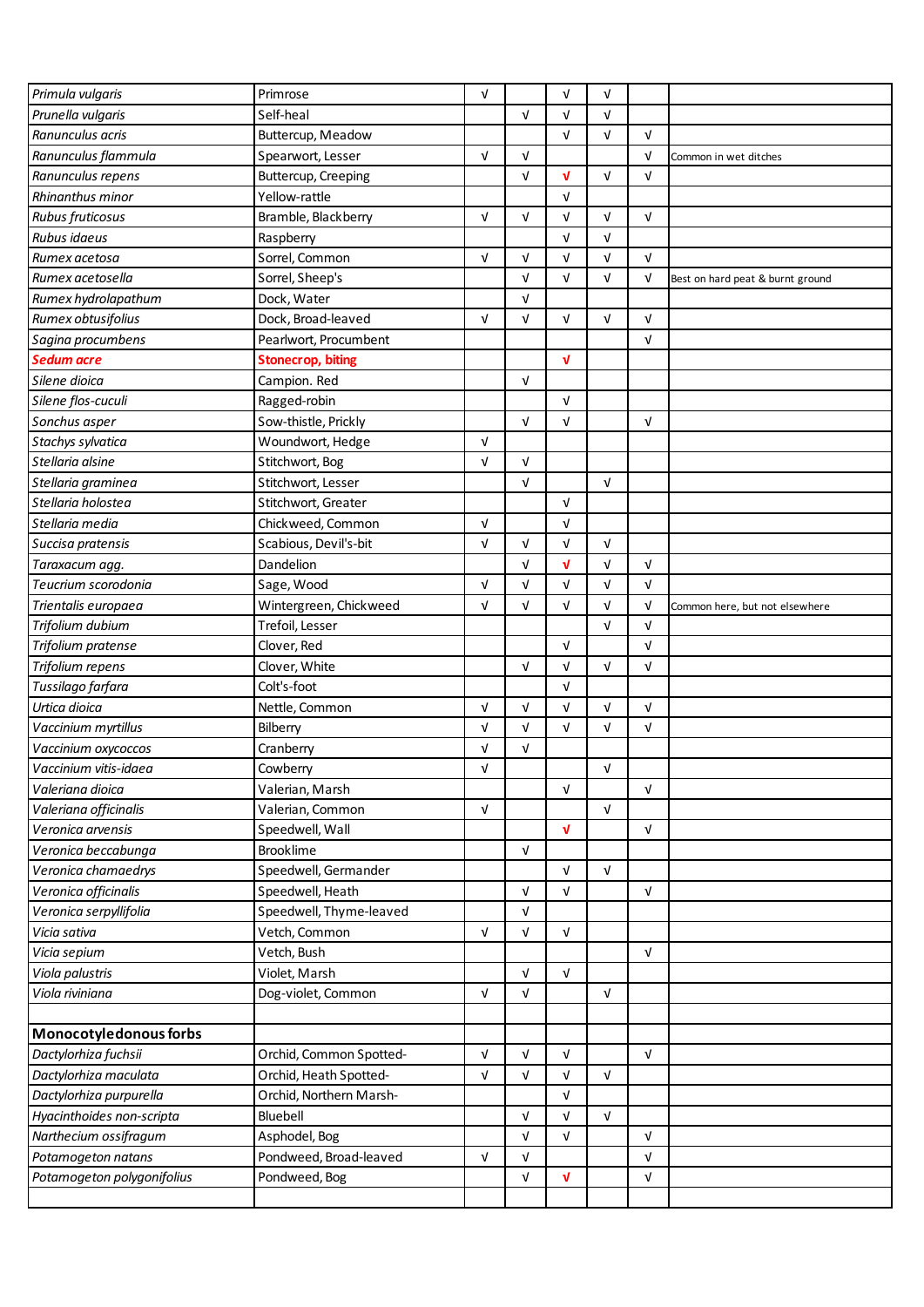| <b>Grasses, Sedges &amp; Rushes</b> |                          |            |            |            |            |            |                               |
|-------------------------------------|--------------------------|------------|------------|------------|------------|------------|-------------------------------|
| Agrostis capillaris                 | Bent-grass, Common       |            |            |            |            | V          |                               |
| Agrostis stolonifera                | Bent-grass, Creeping     |            | $\sqrt{ }$ | $\sqrt{ }$ |            |            |                               |
| Aira praecox                        | Hair-grass, Early        |            | $\sqrt{ }$ |            |            | $\sqrt{ }$ |                               |
| Anthoxanthum odoratum               | Grass, Sweet-vernal      | $\sqrt{ }$ | V          | $\sqrt{ }$ | $\sqrt{ }$ | V          |                               |
| Arrhenatherum elatius               | False Oat-grass          |            | V          |            |            |            |                               |
| <b>Bromus hordeaceus</b>            | Brome, Soft              |            |            |            | $\sqrt{ }$ |            |                               |
| Carex binervis                      | Sedge, Green-ribbed      | $\sqrt{ }$ | V          | $\sqrt{ }$ | $\sqrt{ }$ |            |                               |
| Carex canescens                     | Sedge, White             |            | $\sqrt{ }$ |            |            |            |                               |
| Carex demissa                       | Sedge, Common Yellow-    |            |            | $\sqrt{ }$ |            |            |                               |
| Carex echinata                      | Sedge, Star              |            | $\sqrt{ }$ | $\sqrt{ }$ |            | $\sqrt{ }$ |                               |
| Carex flacca                        | Sedge, Glaucous          |            |            | $\sqrt{ }$ | $\sqrt{ }$ |            |                               |
| Carex nigra                         | Sedge, Common            | $\sqrt{ }$ | $\sqrt{ }$ | V          | $\sqrt{ }$ | $\sqrt{ }$ |                               |
| Carex panicea                       | Sedge, Carnation         |            |            | $\sqrt{ }$ |            |            |                               |
| Carex pilulifera                    | Sedge, Pill              |            |            | $\sqrt{ }$ |            |            |                               |
| Carex rostrata                      | Sedge, Bottle            | $\sqrt{ }$ |            |            |            |            | In outflow ditch from lough   |
| Cynosurus cristatus                 | Crested Dog's-tail       |            | $\sqrt{ }$ | $\sqrt{ }$ | $\sqrt{ }$ | $\sqrt{ }$ |                               |
| Dactylis glomerata                  | Cock's-foot              |            |            | $\sqrt{ }$ |            | $\sqrt{ }$ |                               |
| Danthonia decumbens                 | <b>Heath Grass</b>       |            | $\sqrt{ }$ |            |            |            |                               |
| Deschampsia cespitosa               | Hair-grass, Tufted       | $\sqrt{ }$ | V          | $\sqrt{ }$ | $\sqrt{ }$ | V          |                               |
| Deschampsia flexuosa                | Hair-grass, Wavy         |            | V          | $\sqrt{ }$ | $\sqrt{ }$ | V          |                               |
| Eriophorum angustifolium            | Cottongrass, Common      | V          | V          | V          | V          | V          |                               |
| Eriophorum vaginatum                | Cottongrass, Hare's-tail | $\sqrt{ }$ | $\sqrt{ }$ | $\sqrt{ }$ | $\sqrt{ }$ | V          |                               |
| Festuca ovina                       | Sheep's Fescue           | $\sqrt{ }$ | V          | $\sqrt{ }$ |            | $\sqrt{ }$ |                               |
| Festuca rubra                       | Fescue, Red              |            | V          | $\sqrt{ }$ | $\sqrt{ }$ | V          |                               |
| Holcus lanatus                      | Yorkshire Fog            |            | V          | $\sqrt{ }$ | V          | V          |                               |
| Holcus mollis                       | Soft-grass, Creeping     |            | V          | $\sqrt{ }$ | $\sqrt{ }$ |            |                               |
| Juncus acutiflorus                  | Rush, Sharp-flowered     |            | $\sqrt{ }$ | $\sqrt{ }$ |            |            |                               |
| Juncus articulatus                  | Rush, Jointed            |            | V          |            |            |            |                               |
| Juncus conglomeratus                | Rush, Compact            |            | $\sqrt{ }$ | $\sqrt{ }$ | $\sqrt{ }$ | $\sqrt{ }$ |                               |
| Juncus effusus                      | Rush, Soft               | $\sqrt{ }$ | V          | ${\sf V}$  | V          | V          |                               |
| Juncus squarrosus                   | Rush, Heath              |            | V          | $\sqrt{ }$ | V          | V          |                               |
| Lolium perenne                      | Rye-grass, Perennial     |            | V          |            | $\sqrt{ }$ |            |                               |
| Luzula campestris                   | Wood-rush, Field         | $\sqrt{ }$ | V          | $\sqrt{ }$ | $\sqrt{ }$ | $\sqrt{ }$ |                               |
| Luzula multiflora                   | Wood-rush, Heath         |            | V          | $\sqrt{ }$ | V          |            | Ssp. multiflora and congesta  |
| Luzula pilosa                       | Wood-rush, Hairy         | V          |            |            |            |            |                               |
| Luzula sylvatica                    | Wood-rush, Great         |            |            | V          | V          |            |                               |
| Molinia caerulea                    | Moor-grass, Purple       | $\sqrt{ }$ | V          | $\sqrt{ }$ | $\sqrt{ }$ |            |                               |
| Nardus stricta                      | Mat-grass                |            | $\sqrt{ }$ | $\sqrt{ }$ | $\sqrt{ }$ | $\sqrt{ }$ |                               |
| Phragmites australis                | Reed, Common             | $\sqrt{ }$ |            |            |            |            | Outflow end of lough          |
| Poa annua                           | Meadow-grass, Annual     |            | V          | V          | V          | V          |                               |
| Poa pratensis                       | Meadow-grass, Smooth     |            | $\sqrt{ }$ | $\sqrt{ }$ |            |            |                               |
| Poa trivialis                       | Meadow-grass, Rough      |            | V          | $\sqrt{ }$ | $\sqrt{ }$ |            |                               |
| Trichophorum germanicum             | Deergrass                | V          | V          | V          | V          | $\sqrt{ }$ |                               |
| Vulpia bromoides                    | Fescue, Squirrel-tailed  |            | $\sqrt{ }$ |            |            |            |                               |
|                                     |                          |            |            |            |            |            |                               |
| Ferns, Horsetails & Bryophytes      |                          |            |            |            |            |            |                               |
| Asplenium adiantum-nigrum           | Spleenwort, Black        |            |            | $\sqrt{ }$ |            |            | North side of Hulne Park wall |
| Asplenium ruta-muraria              | Wall-rue                 |            |            | $\sqrt{ }$ | V          |            | Both sides of Hulne Park wall |
| <b>Asplenium scolopendrium</b>      | Hart's-tongue            |            |            | V          |            |            |                               |
| Asplenium trichomanes               | Spleenwort, Maidenhair   |            |            | $\sqrt{ }$ | V          |            | Both sides of Hulne Park wall |
| Athyrium filix-femina               | Lady-fern                |            | V          | $\sqrt{ }$ |            |            |                               |
| <b>Blechnum spicant</b>             | Fern, Hard               | V          | V          | V          | V          | $\sqrt{ }$ |                               |
| Cystopteris fragilis                | Brittle Bladder Fern     |            |            |            | V          |            | Base of wall, south side      |
| Dryopteris affinis agg.             | Scaly Male Fern          |            | V          | $\sqrt{ }$ |            |            |                               |